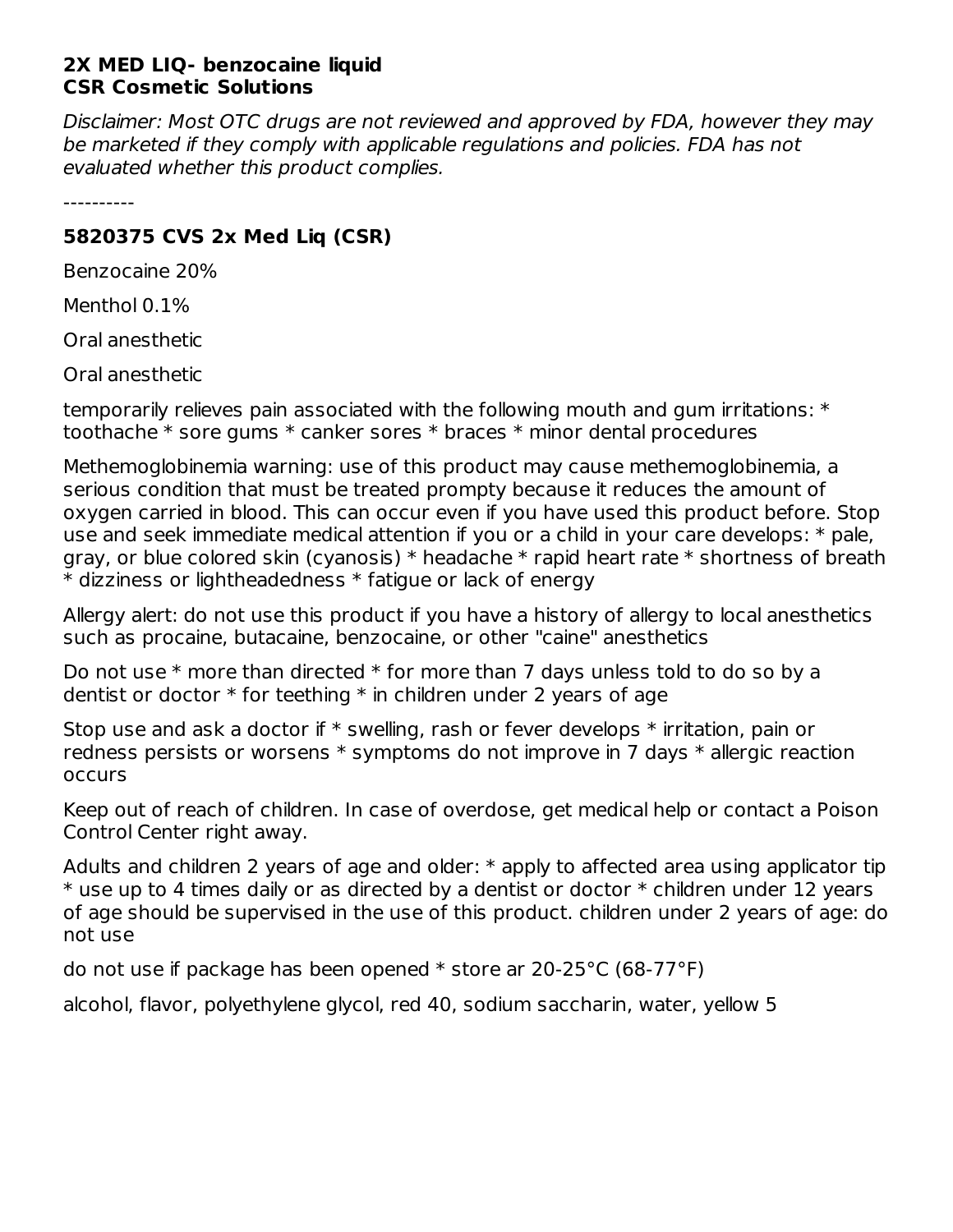

| 2X MED LIQ<br>benzocaine liquid                                     |                |                           |                          |               |                              |  |  |
|---------------------------------------------------------------------|----------------|---------------------------|--------------------------|---------------|------------------------------|--|--|
| <b>Product Information</b>                                          |                |                           |                          |               |                              |  |  |
| <b>Product Type</b>                                                 | HUMAN OTC DRUG | <b>Item Code (Source)</b> |                          | NDC:49354-375 |                              |  |  |
| <b>Route of Administration</b>                                      | ORAL           |                           |                          |               |                              |  |  |
|                                                                     |                |                           |                          |               |                              |  |  |
| <b>Active Ingredient/Active Moiety</b>                              |                |                           |                          |               |                              |  |  |
| <b>Ingredient Name</b>                                              |                |                           | <b>Basis of Strength</b> |               | <b>Strength</b>              |  |  |
| <b>BENZOCAINE</b> (UNII: U3RSY48JW5) (BENZOCAINE - UNII:U3RSY48JW5) |                |                           | <b>BENZOCAINE</b>        |               | $20 \text{ mg}$<br>in 100 mL |  |  |